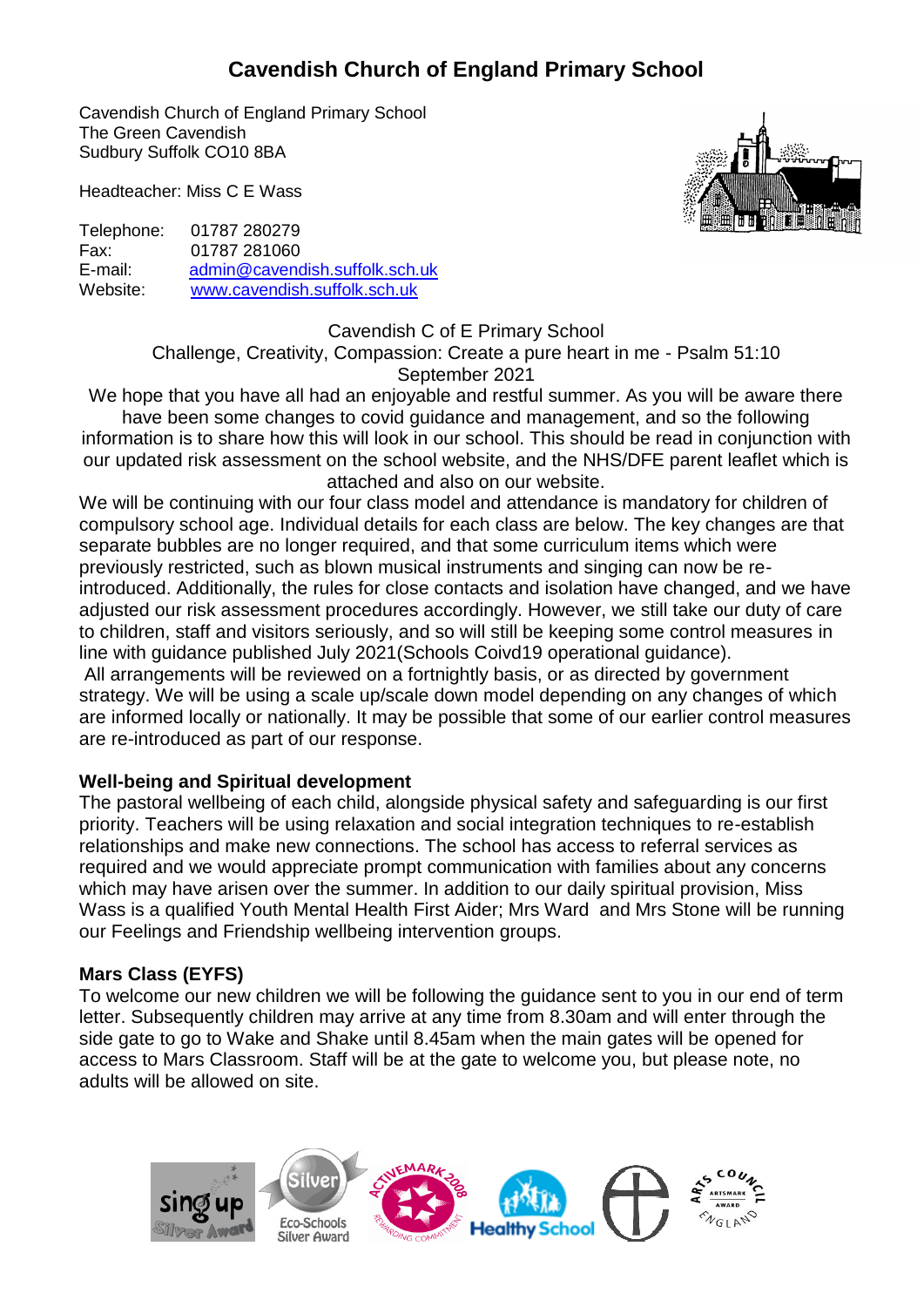Children should bring their water bottle, tissues, sunhat/coat. Fruit is provided for children in Mars and Jupiter class, but they may also bring a healthy snack if required. (No chocolate or crisps thank you.)

This year group is eligible for Universal Free School Meals, and a school lunch will be available each day.

School will end at 3.15pm as usual and children will be dismissed from the main gate.

# **Jupiter Class (Years 1 & 2)**

Children may arrive at any time from 8.30am and will enter through the side gate to go to Wake and Shake until 8.45am when the main gates will be opened for access through the playground door to Jupiter Classroom. Staff will be at the gate to welcome you, but please note, no adults will be allowed on site.

Children should bring their water bottle, tissues, sunhat/coat. Fruit is provided for children in Mars and Jupiter class, but they may also bring a healthy snack if required. (No chocolate or crisps thank you.)

This year group is eligible for Universal Free School Meals, and a school lunch will be available each day.

They will be dismissed from the main gate at 3.15pm.

# **Saturn Class (Years 3 & 4)**

Children may arrive at any time from 8.30am to go to Wake and Shake until 8.45am when the main gates will be opened for access through the main door to their classroom. Staff will be at the gate to welcome you, but please note, no adults will be allowed on site.

Children should bring their water bottle, tissues, sunhat/coat.

Children may order a school lunch or bring a packed lunch from home. Please note the change to the school menu offer.

They will be dismissed from the side gate at 3.15pm.

#### **Neptune Class**

Children may arrive at any time from 8.30am and will enter through the side gate to go to Wake and Shake until 8.45am when the main gates will be opened for access to their classroom via the main door. Staff will be at the gate to welcome you, but please note, no adults will be allowed on site.

Children should bring their water bottle, tissues, sunhat/coat.

Children may order a school lunch or bring a packed lunch from home. Please note the change to the school menu offer.

They will be dismissed from the side gate at 3.15pm. If you wish your child to walk home unaccompanied, the school must be in receipt of written confirmation, and you should have every confidence that your child will be able to walk safely home.

#### **Teaching bases**

We no longer need to teach in class bubbles. In line with best practise some control measures will remain. Each desk and equipment will be thoroughly cleaned at the end of every day. Desks will also be cleaned at lunchtime. Rooms will be well ventilated, with open windows, and any doors which are not fire doors will be propped open to minimise contact with door handles.

Frequent hand washing for 20 seconds will remain a key part of our safety provision, and each class will have their own set of basic hygiene materials within the classroom. This will comprise: tissues, hand soap, disposable gloves, paper towels, cleaning sanitiser, disposable

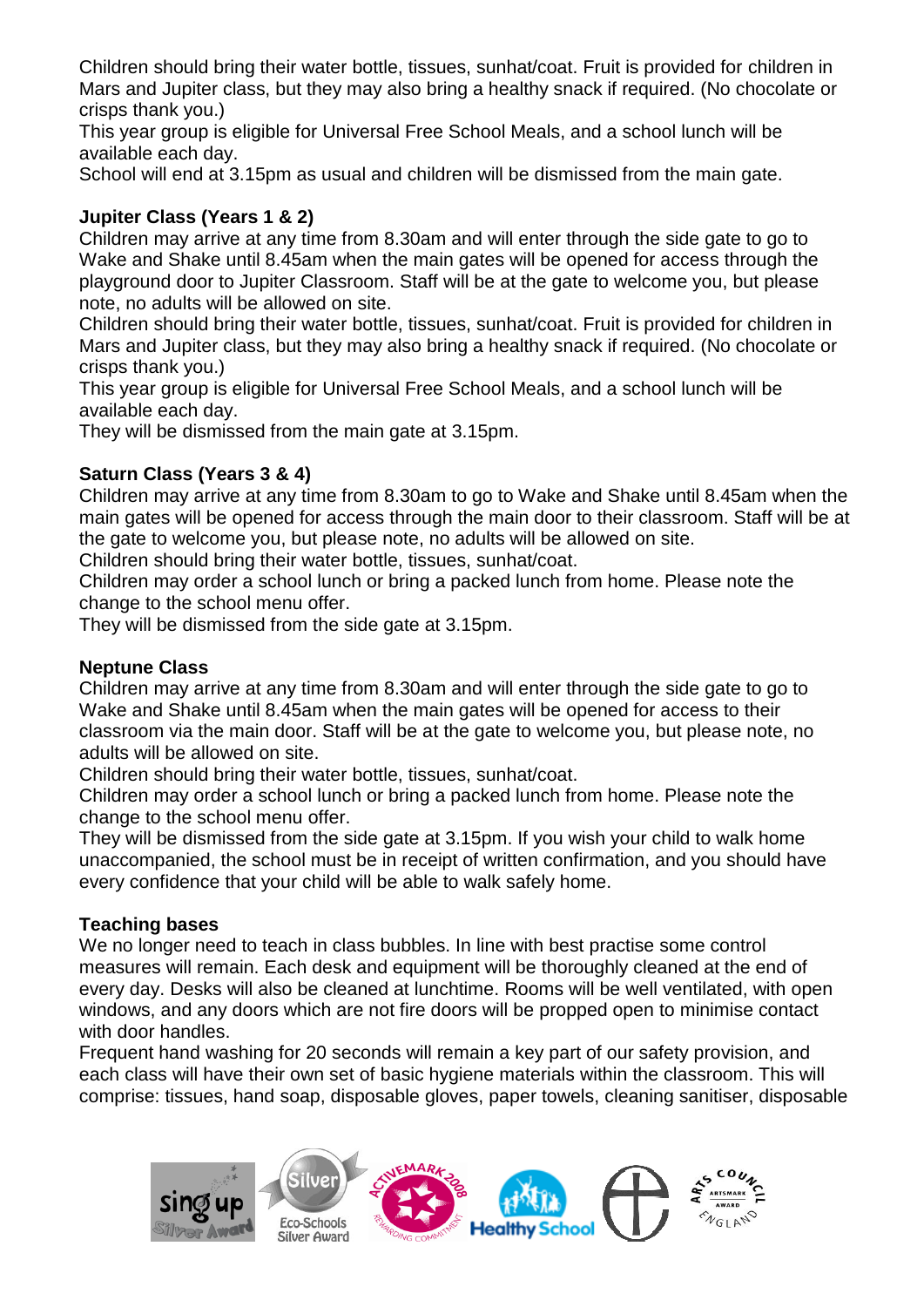cloths, hand santiser, tea towel, computer wipes, apron, bucket. Each teaching space has access for staff to hot water.

Paper towels should be put in non-recycling bins within the dustbin liner.

Books and resources can be shared within a class, but the most frequently used items such as pens, pencils, rulers and scissors will allocated to individuals. Please note all equipment will be provided by school and individual pencil cases and stationary should remain at home.

### **Entrances and Exits**

We hope that parents and families will continue to show consideration to others when using the slip road up to school and by the school gates. To support school safety, no adults will be allowed into the playground or on site, and children will be welcomed at the gates, and brought to the gate at the end of the day.

Children in Mars Class will use their own door into the class room. Neptune Class will use the Neptune door by the pedestrian gate. Jupiter Class will come in and depart via the playground entrance door. Saturn Class will come in and depart by the main school entrance door.

To support families observing social distancing and to ease parking congestion, children may be brought to school anytime from 8.30 – 9am, but we would ask parents to be mindful of how many families are on the slip road at any one time. Children arriving at any time between 8.30 and 8.45 will attend our popular Wake & Shake exercise session, and access to classrooms will be from 8.45am

# **Clothing**

Children should attend school in full school uniform. As classrooms will be well ventilated, please ensure your child has a school jumper or cardigan even on hot days, as seated work in the old part of the building can cause some children to feel chilly. Where possible outdoor learning spaces will be used and children should bring a sunhat. We would prefer that suncream is applied at home.

Children should wear full school PE kit to school on the day they have external PE. PE Kit forms part of school uniform and therefore the same standard of compliance is expected. Neptune Class – Monday

Saturn Class – Monday

Jupiter Class – Thursday

No PE kit or bags may be stored in school for these classes.

For children in Mars Class, learning to change independently is part of the Early Learning Goals and therefore their PE kit should be brought into school on the first day and will remain in school until half term.

Please support your child in dressing according to the uniform stated on our website, both for daily wear and PE. The school sells monogrammed uniform items, and our school colours are readily available in shops and larger supermarkets.

# **Children's Equipment & Bags**

Children should bring as little as possible into school each day: packed lunch (if not using the catering service), water bottle, tissues and coat, if needed, is all that is required. School will provide all stationary and reading materials on site. Bags should be brought into school on **Mondays ONLY**. This the day children should return any paper based homework and change their reading books. Any letters or communication will be sent on Mondays, and children will also receive their new homework on this day either as hard copy or via google classroom. Bags will not be permitted in school at any other time as we need to keep the corridor as free as possible and there will be no corridor storage space.

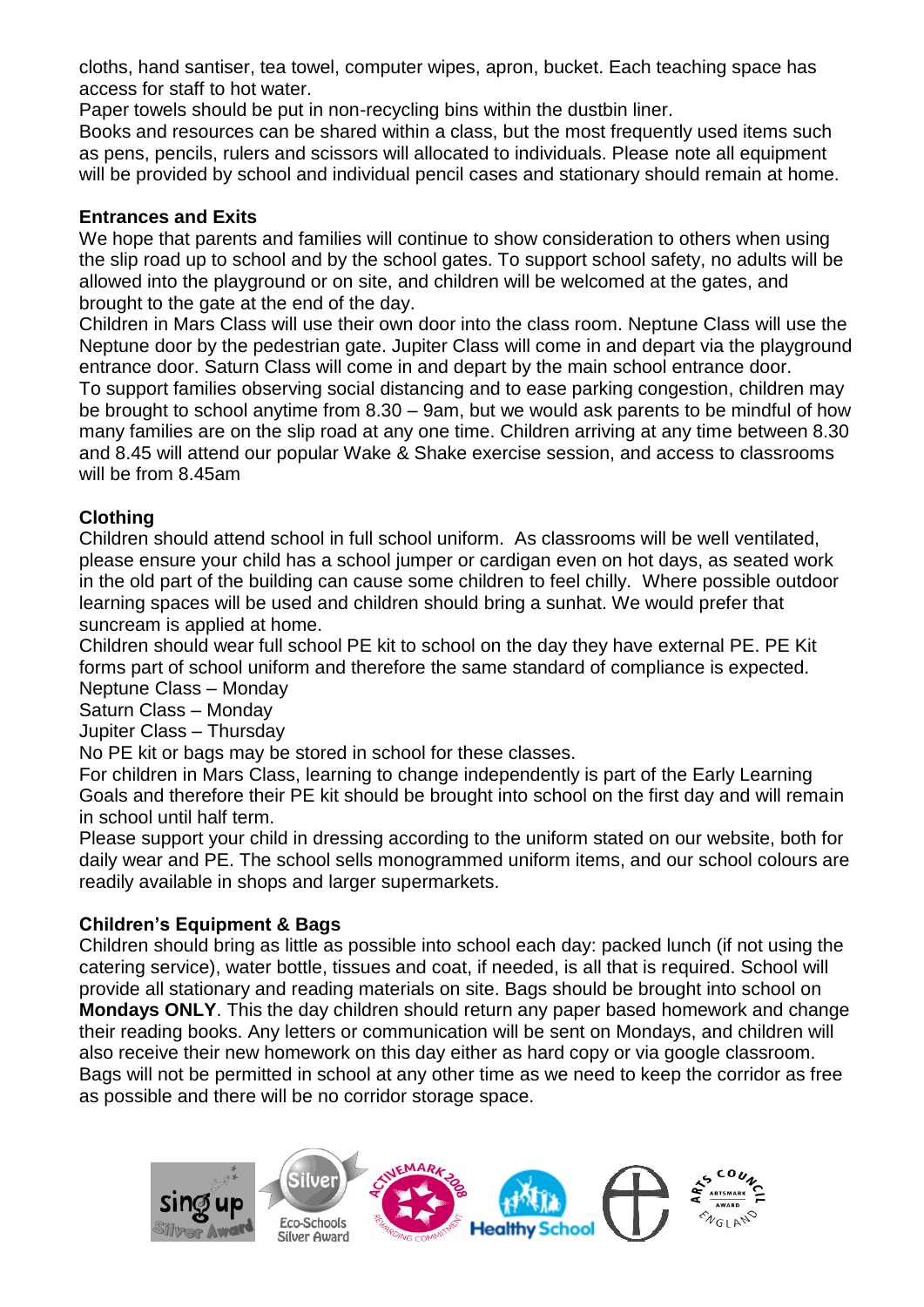Please note we are unable to distribute birthday sweets, treats, invitations or any other materials from home for sharing. These should be shared outside of school.

### **Toilets and Hand washing**

Mars Class will use their own toilet facilities only. All other children will have access to the main toilets, but we will be limiting the numbers at any one time.

Hand washing is one of the key ways to maintain safety as correct washing technique destroys viruses.

Children will be asked to wash their hands on the following occasions, and younger children are supervised for efficient technique:

- On arrival at school and before going home
- Before and after playtime or sporting activity.
- Before using a laptop or i-pad
- Before and after eating
- After using the toilet
- After sneezing or using a tissue
- Before using equipment such as paintbrushes and non-malleable supports.

Neptune Class and Saturn Class have direct access to their own sink, as does Mars Class. Jupiter Class will have use of the children's kitchen and the existing basins in the toilets, as well as access to Mars Class on occasion.

#### **Lunch Provision**

Children will be eating their lunch, whether brought from home or provided in school, in one of two sittings. At the end of the first sitting staff will clear, clean and sanitise the hall before the second sitting enters. The dining hall will be cleaned and sanitised again at the end of lunch.

Children who are eligible for Universal Free School meals, and children who are registered FSM will have access to the school meal provision. For all other children (years 3-6), lunch is available on a pre-paid basis, or lunchboxes may be brought from home. Uneaten home food and wrappings will be returned to the individual lunchbox to take home.

The school menu has moved to a two week rota, along with some changes to our pack-up option. Please see attached.

#### **Playtime**

Children will have phased playtimes because although our grounds are spacious, this eases congestion for toilets, the corridor and lining up. These will be allocated by Key Stage.

#### **Movement around the school**

The building is limited in that it has only one corridor. Therefore it is not possible to follow government guidelines to use a one way system. Storage in corridors has been reduced.

#### **Collective Worship**

Collective Worship remains a key part of our daily provision. Children's feedback from the Faith Survey showed how valuable shared Collective Worship is. Weather permitting, this may still take place outside. A reflective space and visual stimulus will continue in each classroom to support children's spiritual needs. Children may still use the reflective faithbased summer house, and we have newly installed seating areas around the school for those who wish to reflect and observe.

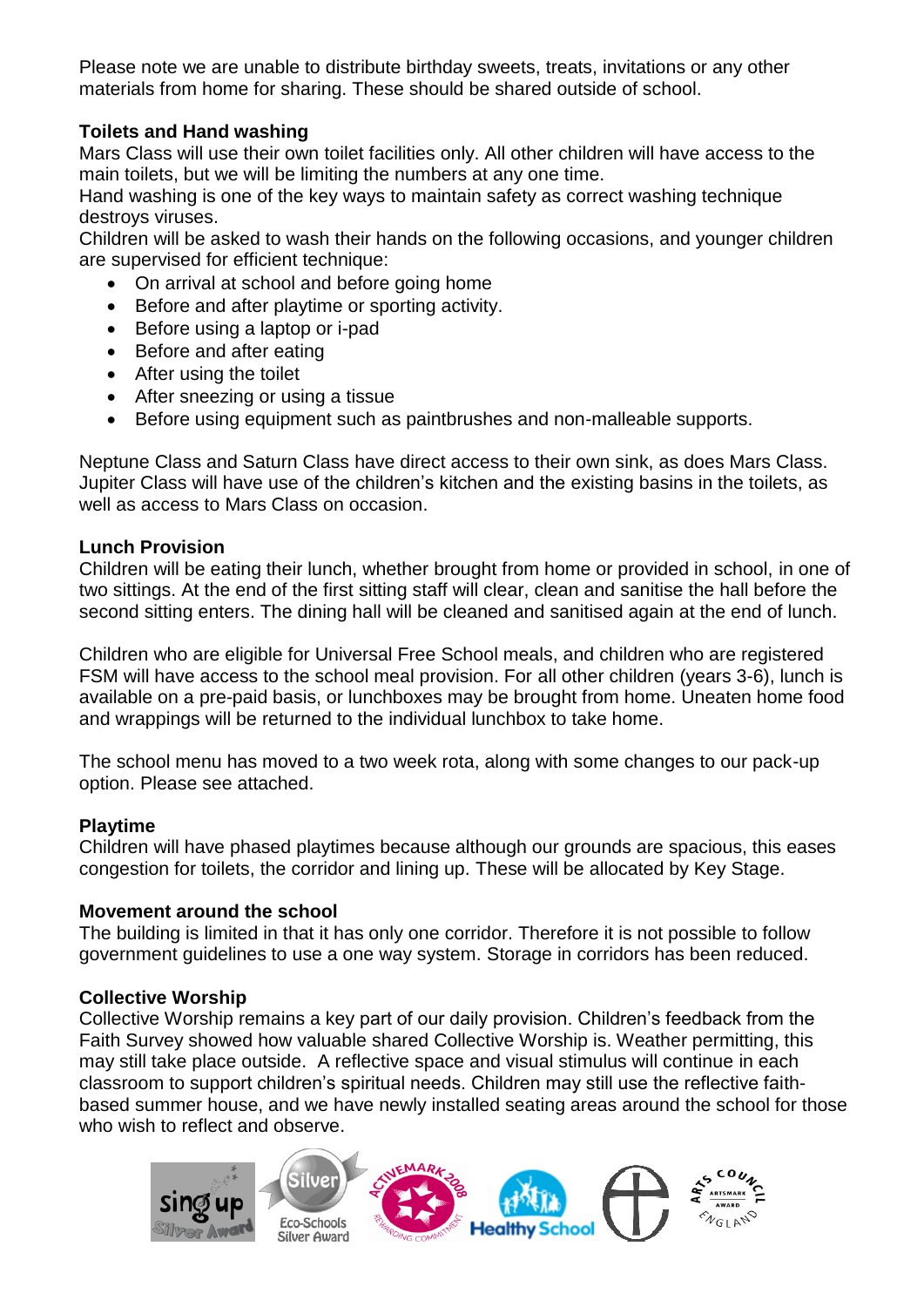### **Library**

We are delighted to be able to re-introduce library access in an adjusted way to support safety and promote reading for pleasure. We are committed to offering children recreational reading opportunities at home as part of a skill set to support emotional wellbeing. Children will visit the library once every two weeks, but take home 4 books each time. We will publish a timetable in the newsletter and children will be able to bring in a bag on their allocated library day. Increasing the amount of stock in circulation at any one time will reduce our provision, so please return books promptly. Any library books still at home should be returned to school as soon as possible, thank you.

#### **Forest School**

Our Forest School programme will resume its usual timetable. Children in Year 1 attend in Autumn 1. Forest School sessions will commence on Tuesday 14<sup>th</sup> September, and full details will be sent to Year 1 families. Please do check that your child's wellington boots still fit. Boots rather than trainers re required regardless of the weather to provide extra protection against bites, ticks and scratches, or when our exploration involves water based work.

#### **Homework & Reading**

Homework will be issued on a Monday for return the following Monday. Children will require weekly access to google classroom and mymaths and may be directed to other sites as appropriate. Any child who has limited online access at home, or who prefers to do their work in school may attend our daily lunchtime Lost Learning session where online access and support is provided.

Children on school reading schemes will have their books issued on a Monday. The reading record/planner is for home recording purposes and your information only. They should not be brought into school this year, but are a valuable home resource with support for maths, spellings and grammar already printed within them.

Daily home reading is an expectation and has a really powerful impact on progress, confidence and enjoyment. Please prioritise this as part of your daily routine.

#### **Curriculum Provision**

Early Years will still offer a full curriculum, adjusted to ensure safe hygiene practices. Children will continue to receive high quality phonics, reading and number alongside the 17 key areas of the EYFS curriculum. Fresh Air Friday will take place within the school grounds during this phase.

For all year groups, the school is committed to offering a broad and balanced curriculum in line with required safety measures. We are pleased to be able to offer our full programme again, alongside suitable safety adjustments.

Alongside our commitment to supporting children holistically is the need to minimise any loss of learning. Staff will be using a variety of ways to quickly assess children's retained knowledge and understanding. Identified children will be invited to after school tuition (Key Stage 2 only) or will be selected to attend intervention support. You can support your child by continuing to read regularly, and ensuring that number bonds and times table knowledge is consistent with age related expectations. Your child's report at the end of the summer term, will contain valuable information about targets and next steps for learning.

#### **Marking and Feedback**

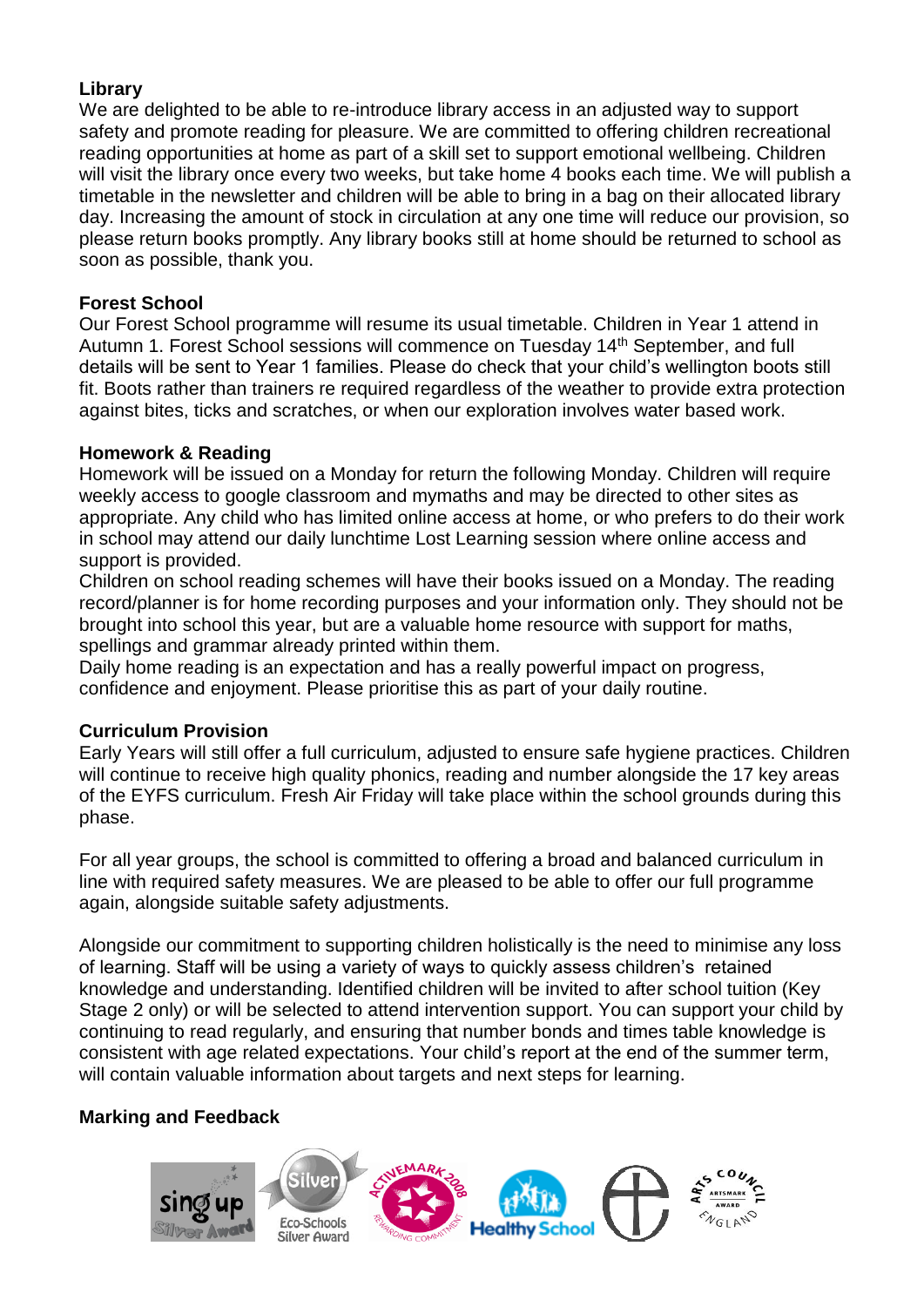Marking and feedback are key ways to help children progress in their learning. This may through a variety of ways such as oral feedback, written response, self marking or peer review.

### **Clubs**

We are pleased to be able to offer lunchtime and after school clubs again. Please look out for our club letter next week for further details. As schools no longer receive PE premium funding, it will no longer be possible to fully fund clubs run by external sports providers, and these will need to move to a "paid for" basis. The school will still be able to meet this cost for children who are in receipt of Pupil Premium funding. This is linked to eligibility for Free School Meals, and a link is on our website to explore further if you feel your family may qualify for this support.

#### **Behaviour Expectations**

Our school vision statement, ethos and commitment to an holistic approach remains unchanged. Children will be revisiting our school prayer and golden rules as part of their reintegration to school. We pride ourselves on our children's excellent behaviour and their consideration of others. However there are necessary adjustments to our Behaviour Policy, and families should ensure their children have a clear understanding that any behaviours which deliberately cause emotional or physical harm in relation to Covid-19 safety measures will be considered serious breaches, requiring parental attendance. This includes invading personal space, deliberately coughing, spitting, biting, licking or any behaviours which deliberately contravene control measures and school risk assessments. We are pleased to report that children last year has a clear understanding of expectations and demonstrated a sensible and mature attitude towards their own safety and the safety of others.

### **Masks**

Current guidance is that masks should not be worn by staff or children unless required as part of full PPE.

Guidance on masks may change, subject to the local situation, and we will advise of any changes in our newsletter and risk assessment. Visitors to school may wear masks as part of personal choice

#### **First Aid**

Two staff members have 16 hour paediatric first aid and most staff are emergency paediatric first aid trained. Existing systems continue in place.

# **Communication with parents, including minor injuries and accidents**

We will continue with our current procedures in that parents will be informed of any minor injuries and accidents via written letter at the end of the school day (similar to the "bumped head" letter), rather than being asked to sign their child's individual record.

Please do not try to engage staff in conversations about specific children's needs at the gate, as in order to comply with GDPR and privacy expectations, staff will be unable to enter into a conversation in a public space. To speak to a staff member, please contact the school office in the first instance.

# **Attendance & Notification of illness**

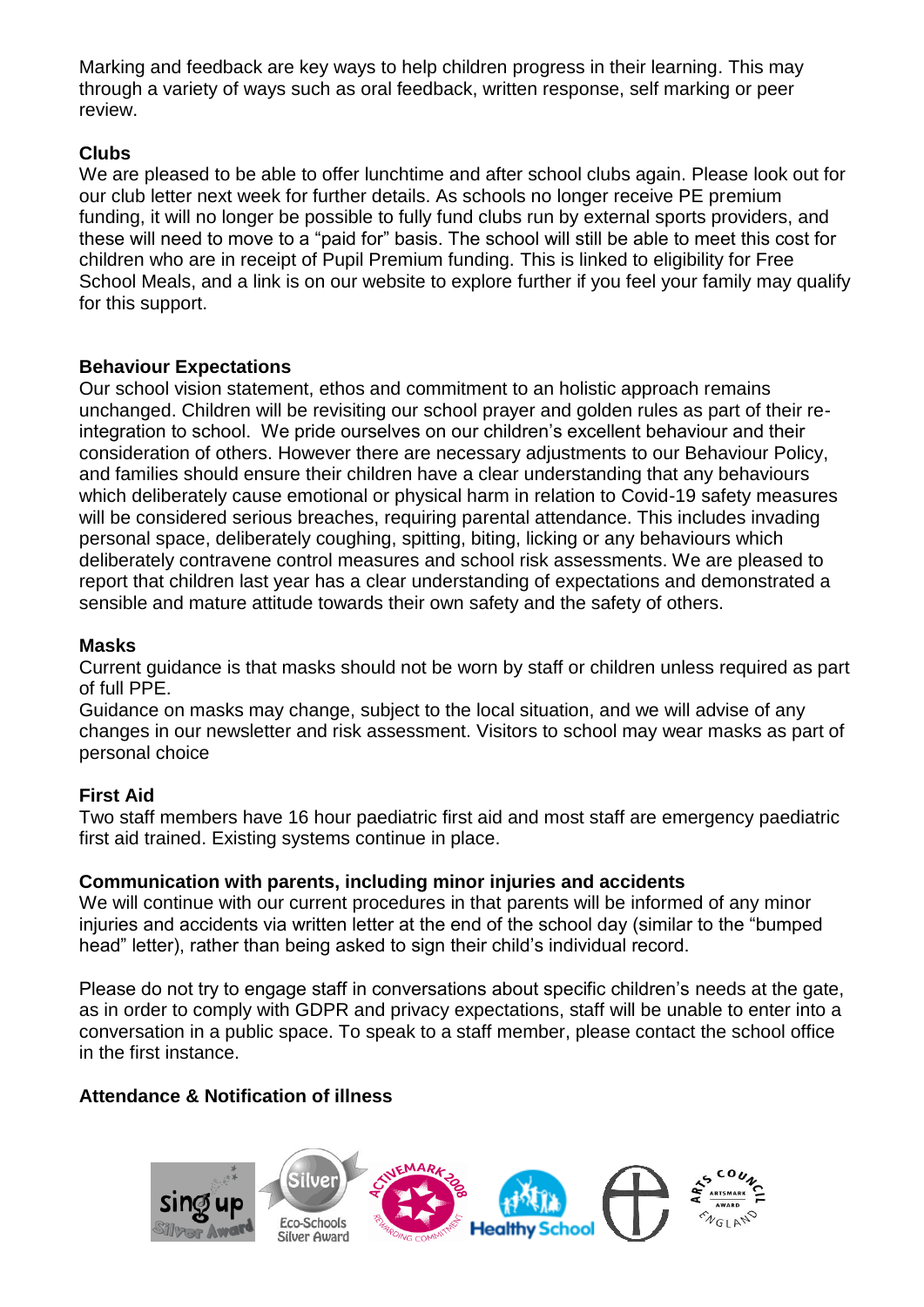Registration will be closed at 9am and late arrivals will be marked accordingly. Attendance is compulsory for children of legal school age, and schools are expected to rigorously follow up non-attendance. Should any child become unwell, for whatever reason (and it is important to remember that all other childhood illnesses and ailments still exist) then families must telephone the school to notify them and give a reason for the absence.

It is important to note that any child who is ill, or any child who does not feel unwell but is displaying covid-19 symptoms, should NOT attend school, and we are asking families to err on the caution during this phase. Any child displaying symptoms of:

- Temperature
- Cough
- Loss of sense of smell
- 

• Loss of taste (as specified 19.5.2020)

will have their parent/quardian informed for immediate collection, and will be expected to selfisolate until a negative test result is received. Please note the following from School's COVID-19 operational guidance (July 2021, p.9):

*If anyone in your school develops COVID-19 symptoms, however mild, you should send them home and they should follow public health advice.*

#### *The household should follow the PHE stay at home guidance for households with possible or confirmed coronavirus (COVID-19) infection.*

Government guidance states that any child or staff member displaying symptoms should be sent for testing. The school is required to inform Suffolk County Council of any person who has been sent for testing, regardless of the outcome. The school will work closely alongside Suffolk County Council and Public Health England in monitoring absence and testing. Covid-19 is a notifiable disease and families must inform the school if anyone in their household receives a positive test result. The school's response will be swift and will be informed and led by liaison with Public Health England. This will include rigorous cleaning and working alongside Test and Trace.

Children will be allowed back into school once a negative test result is confirmed and they feel well enough to attend, with no further signs of fever.

Current national criteria for isolating will apply to children, families and staff in our setting. This has changed since the school was last in session, and educational settings will no longer be expected to undertake contact tracing.

From 16 August 2021, children under the age of 18 years old will no longer be required to self-isolate if they are contacted by NHS Test and Trace as a close contact of a positive Covid-19 case.

Anyone who is notified they are a close contact is advised to take a PCR test, please see the attached NHS leaflet.

# **Learning expectations during absence**